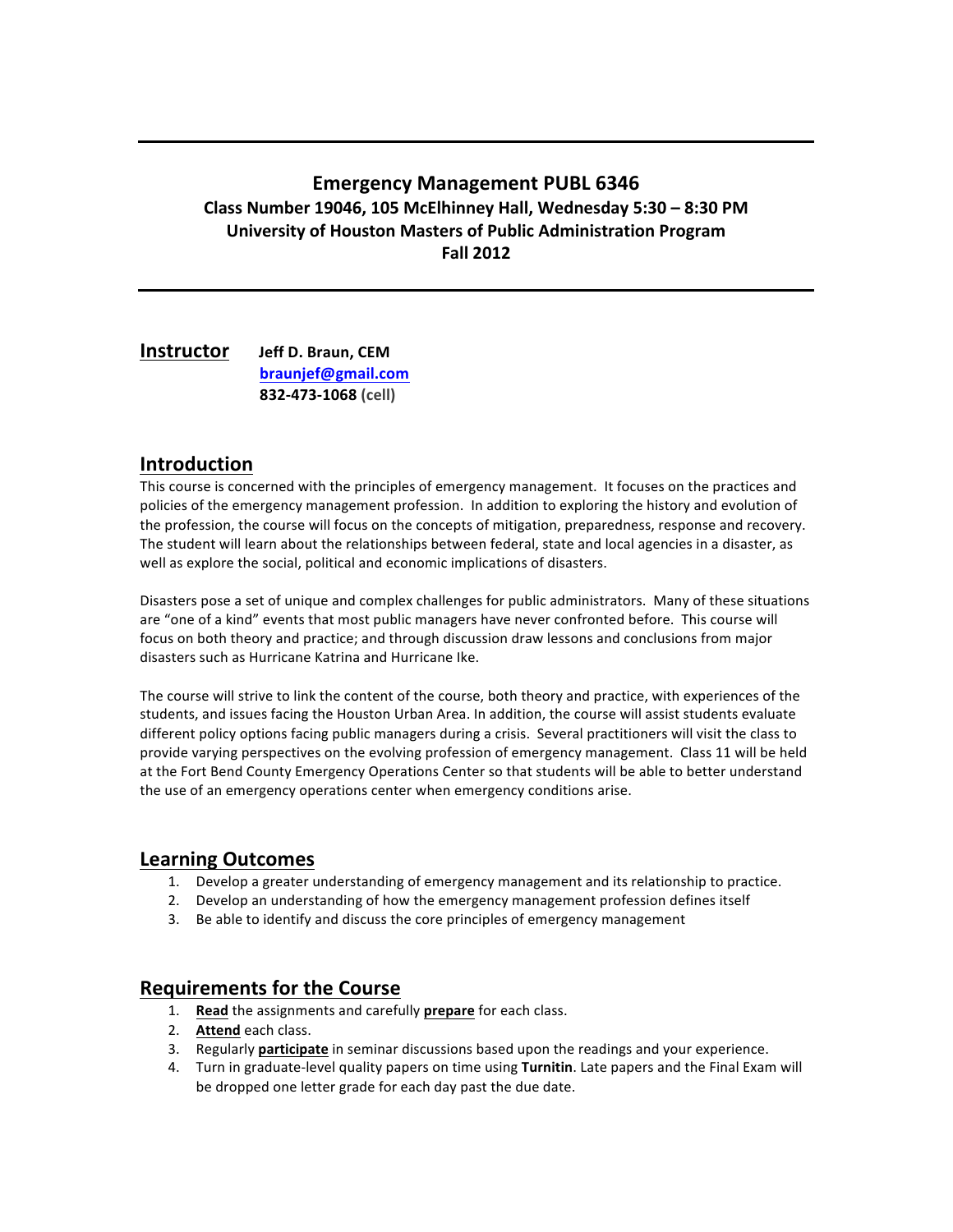- a. **Short Papers** Over the course of the semester, each student will write two SHORT papers (3-5 pages) on how class reading material and discussions relate to the topic assigned by the instructor. These short papers are not summaries of the readings and/or discussions. You are not just a conduit for the readings/discussions, but you should add value to the readings/discussions in your papers; with connections to real world events. Short Paper #1 is due on September 28, 2012. Short Paper #2 is due on October 19, 2012.
- b. **Class presentation #1** For one class session, a student will be responsible for presenting an analysis of the assigned reading material. The material may be presented in any format that the student feels is effective, however the student must address such questions as what the authors are trying to show or explain; whether or not the authors are successful; how the assigned reading is applicable to practice; and how the assigned reading relates to what has been covered in class. The purpose of the presentation is to demonstrate your understanding of the material; improve your public speaking skills; and improve your skills at facilitating group discussion. You are allotted a maximum of 30 minutes for your presentation and classroom discussion.
- c. **Class presentation #2** Students will "role play" being a Public Information Officer. Background information will be provided about a disaster or emergency situation in a community. Each student will need to provide a five minute presentation (maximum) and be ready to respond to questions from the "media."
- d. **Weekly Discussion Notes** Each student is required to submit notes related to each week's reading material. Discussion notes are due by Tuesday at 12 Noon (via email) each week that the class meets. Discussion notes should be the most important questions and issues that the student has identified based on the assigned readings. The notes will help foster discussion during each class. Weekly Discussion Notes must be no longer than one page; write the notes in a "bulleted format."
- e. **Final exam** will be a multiple essay question take-home paper at the end of semester.
- 5. Refer to *Writing Public Policy* (Smith, Catherine 2010) for guidance on paper formats. See specifically Chapter 7 - Briefing Memo or Opinion Statement: Inform Policy Makers, 126-136, and Appendix B - Clear Writing, 183-187. Also, double space and use 1" margins.
- 6. It is possible that Class #13 and Class #14 will be combined and held on November 28, 2012.
- 7. From time to time, the instructor may add additional reading to assist with student learning.

#### **Grading**

| $\bullet$ | Attendance                     | 5%  |
|-----------|--------------------------------|-----|
| $\bullet$ | <b>Weekly Discussion Notes</b> | 5%  |
| $\bullet$ | <b>Class Participation</b>     | 10% |
| $\bullet$ | Two papers                     | 30% |
| $\bullet$ | <b>Two Presentations</b>       | 20% |
| $\bullet$ | Final Exam                     | 30% |
|           |                                |     |

## **Statement on Academic Dishonesty**

Presenting the words or works of others as your own is plagiarism, is dishonest, and is a violation of the University Policy on Academic Honesty. If you are not certain of what is permissible, you should contact the professor prior to submitting the assignment and/or check the UH webpage

(www.uh.edu/provost/policies/uhhonesty\_policy.html). A student found in violation of academic dishonesty may be subject to a failing grade, suspension, or dismissal from the university.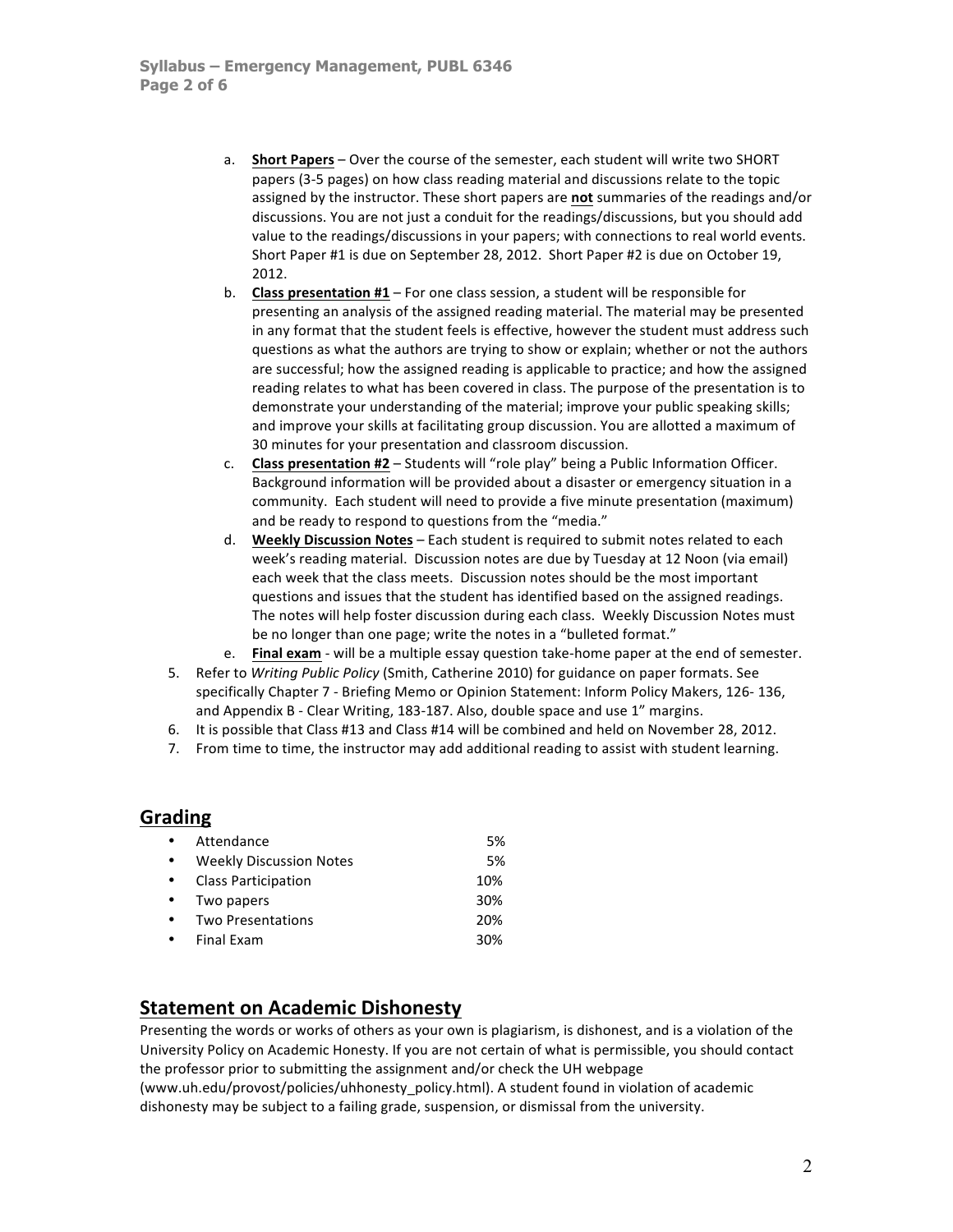# **Required!Textbooks**

- Waugh, William L, and Kathleen Tierney, eds. Emergency Management: Principles and Practice for Local Government. 2<sup>nd</sup> Ed. Washington, DC: ICMA, 2007
- McEntire, David A. Disaster Response and Recovery. Hoboken, NJ: John Wiley & Sons, Inc., 2007

# **Outline and Required Reading Assignments**

### **Class 1-August 29, 2012-Introduction to Emergency Management**

- Waugh/Tierney, Chapter 1, Local Emergency Management in the Post-9/11 World
- **Waugh/Tierney**, Chapter 2, Local Emergency Management: Origins & Evolution
- McEntire, Chapter 1, Knowing What to Expect: Hazards and Disasters
- Hubbard, Jessica (2008) "Emergency Management: Definition, Vision, Mission, Principles," Chapter!1,!*Emergency'Management'in'Higher'Education:'Current'Practices'and'Conversation*
- **Woodbury, Glen** (2008) "Emergency Management and Homeland Security: Exploring the Gray Area," Chapter 4, *Emergency Management in Higher Education: Current Practices and Conversation*

#### Class 2-September 5, 2012-The Role of Emergency Management

- **Waugh/Tierney, Chapter 3, Organizing for Emergency Management**
- **Canton, Lucien** (2008) "Emergency Management: Concepts and Strategies for Effective Programs," Chapter 11, *Emergency Management in Higher Education: Current Practices and Conversation*
- FEMA Emergency Management Institute; IS-700.a, National Incident Management System, An Introduction. Go to the following link: http://training.fema.gov/EMIWeb/IS/is700a.asp (Each Student Shall Take The Course, take the exam, and Bring a Copy of the Completion Certificate to the Class)
- **FEMA Emergency Management Institute**; IS-100.b, Introduction to Incident Command System Go to the following link: http://training.fema.gov/emiweb/is/is100b.asp (Each Student Shall Take The Course, take the exam, and Bring a Copy of the Completion Certificate to the Class)

#### **Class 3-September 12, 2012-Emergency Management at the Federal, State, Local Level**

- Waugh/Tierney, Chapter 4, The Intergovernmental Context
- **McEntire, Chapter 2, Understanding the Actors: Roles and Responsibilities of Disaster** Participants
- National Association of Counties (2006) National Incident Management System (NIMS) Guide for *County'Officials*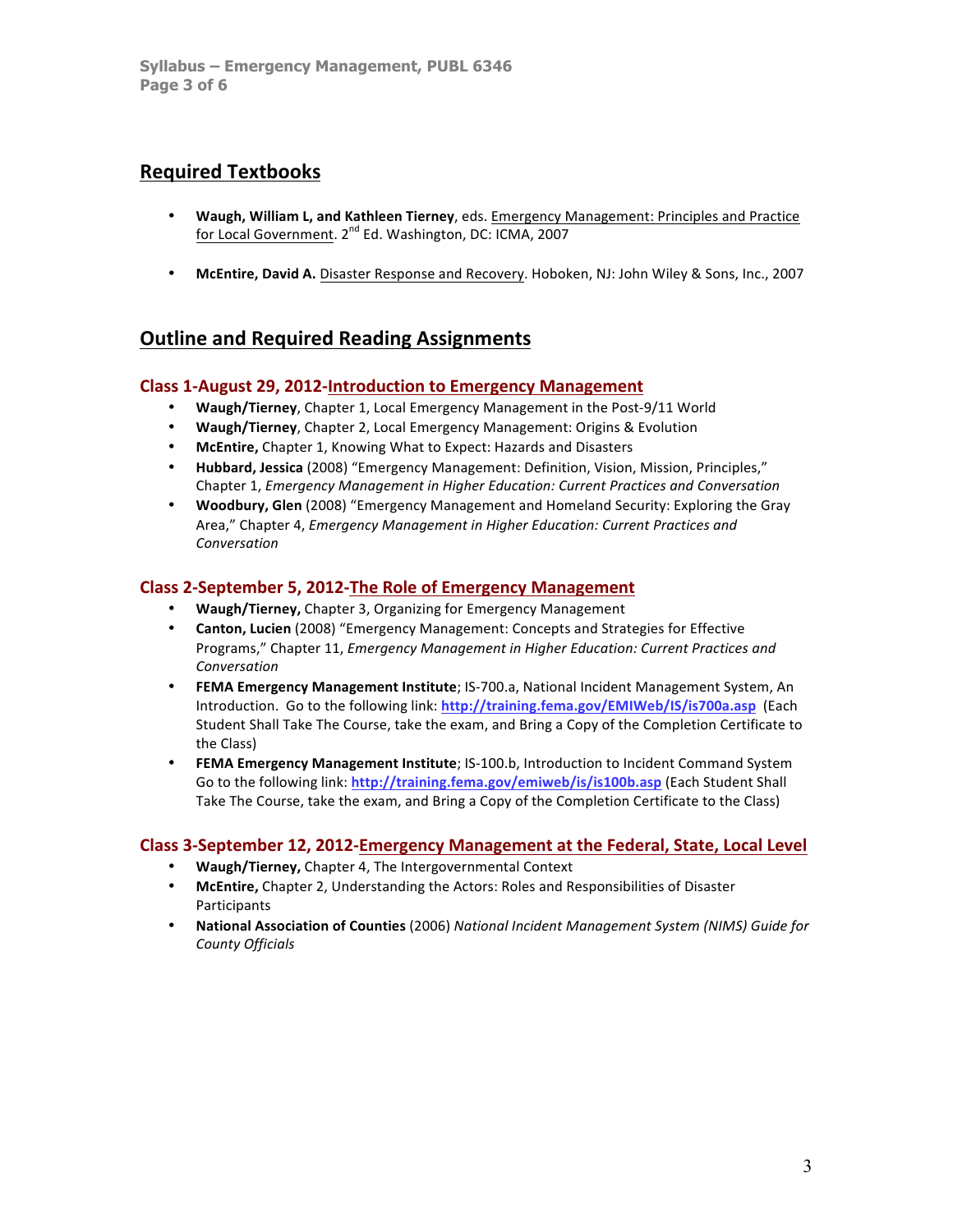## **Class 4-September 19, 2012-Management of Emergencies and Disasters**

- **Speaker**: Dennis Alvarez, Emergency Management Specialist, Champion Technologies
- Waugh/Tierney, Chapter 5, Collaborative Emergency Management
- **McEntire**, Chapter 3, Anticipating Human Behavior in Disasters
- Linden, Russell (2010) "Creating the Foundations of Collaboration," Part 1, *Leading Across Boundaries*
- **McKay,!Jim** (2010)!"Major!Player,"!*Emergency'Management*
- **Jordan, Alexandra** (2010) "Collaborative Relationships Resulting from the Urban Area Security Initiative,"!*Journal'of'Homeland'Security'and'Emergency'Management*

## **Class 5-September 26, 2012-Planning and Preparedness**

- **Speaker:** Sharon Nalls, Deputy Emergency Management Coordinator, City of Houston
- Waugh/Tierney, Chapter 7, Planning and Preparedness
- **Waugh/Tierney**, Chapter 13, Identifying and Addressing Social Vulnerabilities
- **Weil,!Rick** (2010)!"Staying!in!Business,"!*Emergency'Management*
- **Schafer, Wendy A**, et al (2008) "Emergency Management Planning as Collaborative Community Work," Journal of Homeland Security and Emergency Management
- **Purcell, Paul** (2007) "The 'Disaster Dozen' Top Twelve Myths of Disaster Preparedness
- **Gooden, Susan**, et al (2009) "Social Equity in Local Emergency Management Planning," State and Local Government Review
- Landry, Alysa (2010) "Guard Drops Meals on Navajo Nation, but Language Barrier Keeps Residents from Eating Food," Farmington Daily Times

## **Class 6-October 3, 2012-Disaster Response**

- **Speaker:** Invited TBD
- Waugh/Tierney, Chapter 8, Applied Response Strategies
- Waugh/Tierney, Chapter 9, Disaster Response
- McEntire, Chapter 4, Approaching Response and Recovery Operations: Alternative Management Theories
- Mann, Stacey (2009) "Lessons Learned? An Analysis of Government Preparedness and Response to Hurricanes Betsy, Katrina, and Gustav"
- Derthick, Martha (2007) "Where Federalism Didn't Fail," Public Administration Review

## **Class 7-October 10, 2012-Disaster Recovery**

- **Speaker: Invited TBD**
- Waugh/Tierney, Chapter 11, Recovery
- McEntire, Chapter 8, Moving Beyond Immediate Needs: Damage Assessment, Disaster Declarations, and Debris Removal
- McEntire, Chapter 9, Facilitating Recovery and Mitigation: Disaster Assistance and Vulnerability Reduction
- Schultz, Jill (2010) "The Road to Recovery," Planning
- **Olshevsky, Janice** (2010) "Planning for a Sustainable Coast," Chapter 8, *Mitigation Assessment Team'Report:'Hurricane'Ike'in'Texas'and'Louisiana*
- Lammers, Braden (2009), "A Funding Dry Spell: FEMA Flood Aid Denied, Official Says Severity and Magnitude of Damage Not Enough, Jeffersonville Evening News and Tribune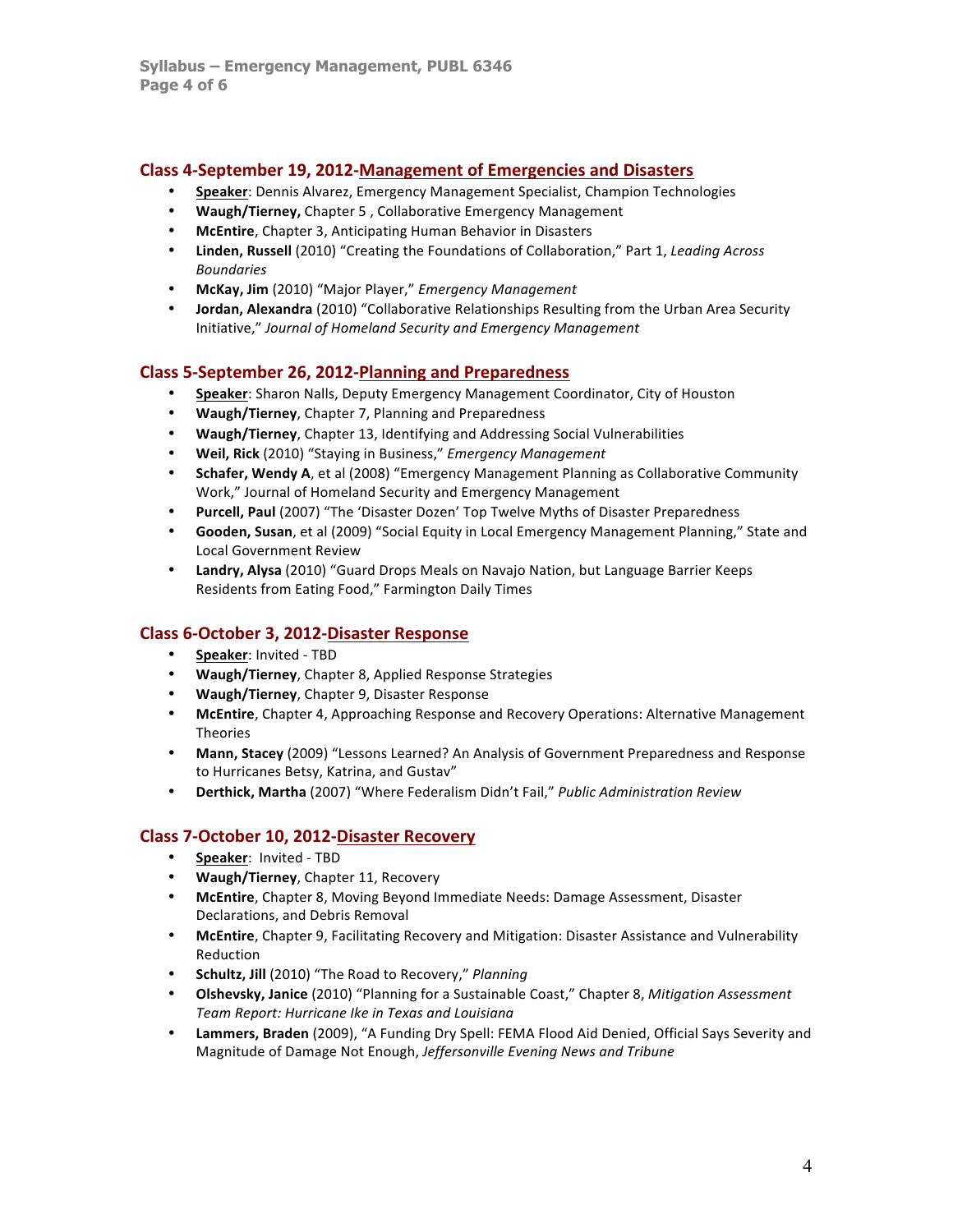## **Class 8-October 17, 2012-Disaster Mitigation**

- **Speaker: Invited TBD**
- Waugh/Tierney, Chapter 6, Mitigation
- **Berger, Eric** (2010) "Houston Region Closer to a Large Storm Surge Project," *Houston Chronicle*
- Calkins, Laurel Brubaker (2010) "Texas Proposes \$10 Billion 'Ike Dike' for Storm-Surge Shield," *Bloomberg'Business'Week*
- SSpeed Center Staff (2010) "The Ike Dike: A Proposal to Mitigate Severe Storm Destruction on the Texas Gulf Coast"
- **Texas A&M University at Galveston** (2009) "The Ike Dike: A Coastal Barrier Protecting the Houston/Galveston Region from Hurricane Storm Surge"
- **Stromberg, Meghan** (2010) "Putting the Water to Work," *Planning*

#### **Class 9-October 24, 2012-Emergency Management and Public Health**

- **Speaker**: Kaye Reynolds, Deputy Director, Fort Bend County Health & Human Services
- **Waugh/Tierney, Chapter 10, The Role of the Health Sector in Planning and Response**
- French, P. Edward and Eric S Raymond (2009) "Pandemic Influenza Planning: An Extraordinary Ethical Dilemma for Local Government Officials, Public Administration Review
- Wood, Karen and Stanley B. Supinski (2008) "Pandemic Influenza Tabletop Exercises: A Primer of the Classroom and Beyond, Journal of Homeland Security and Emergency Management

### **Class 10-October 31, 2012-Emergency Public Information and Media Relations**

- **Speaker**: Lach Mullen, Emergency Public Information System Administrator, Houston Urban Area
- McEntire, Chapter 7, Managing Media Relations, Donations and Volunteers: Expected Challenges and Benefits
- **Haddow, George** et al (2008) "The Disciplines of Emergency Management: Communications," Chapter!7,!*Introduction'to'Emergency'Management,'Third'Edition*
- **Hogan, Theodore** (2008) "Ensuring Effective Risk Communication Before and During a Disaster," Chapter!3,!*Emergency'Management'in'Higher'Education:'Current'Practices'and'Conversation*
- **PIER Systems**, Case Study: University of Houston, "Managing Emergency Communications in the Face of Hurricane Humberto

#### **Class 11-November 7, 2012-Emergency Management and Technology**

- **Speakers:** Alan Spears, Deputy EMC and Doug Barnes, Senior Planning Coordinator, FBC OEM
- Class 11 will be held at: Fort Bend County EOC, 307 Fort Street, Richmond, TX
- Waugh/Tierney, Chapter 14, New Information Technologies in Emergency Management
- **McEntire**, Chapter 11, Harnessing Technology and Organization: Tools for Local, State and Federal Governments
- Vander Veen, Chad (2010) "Progress Report: Interoperability" *Emergency Management*
- McMenamin, Joseph (2010) "Risks and Benefits of Using Social Media," Disaster Recovery *Journal*
- Loew, Ryan (2010) "Municipalities Use Social Media to Bridge Communication Gap," Lansing *State'Journal*